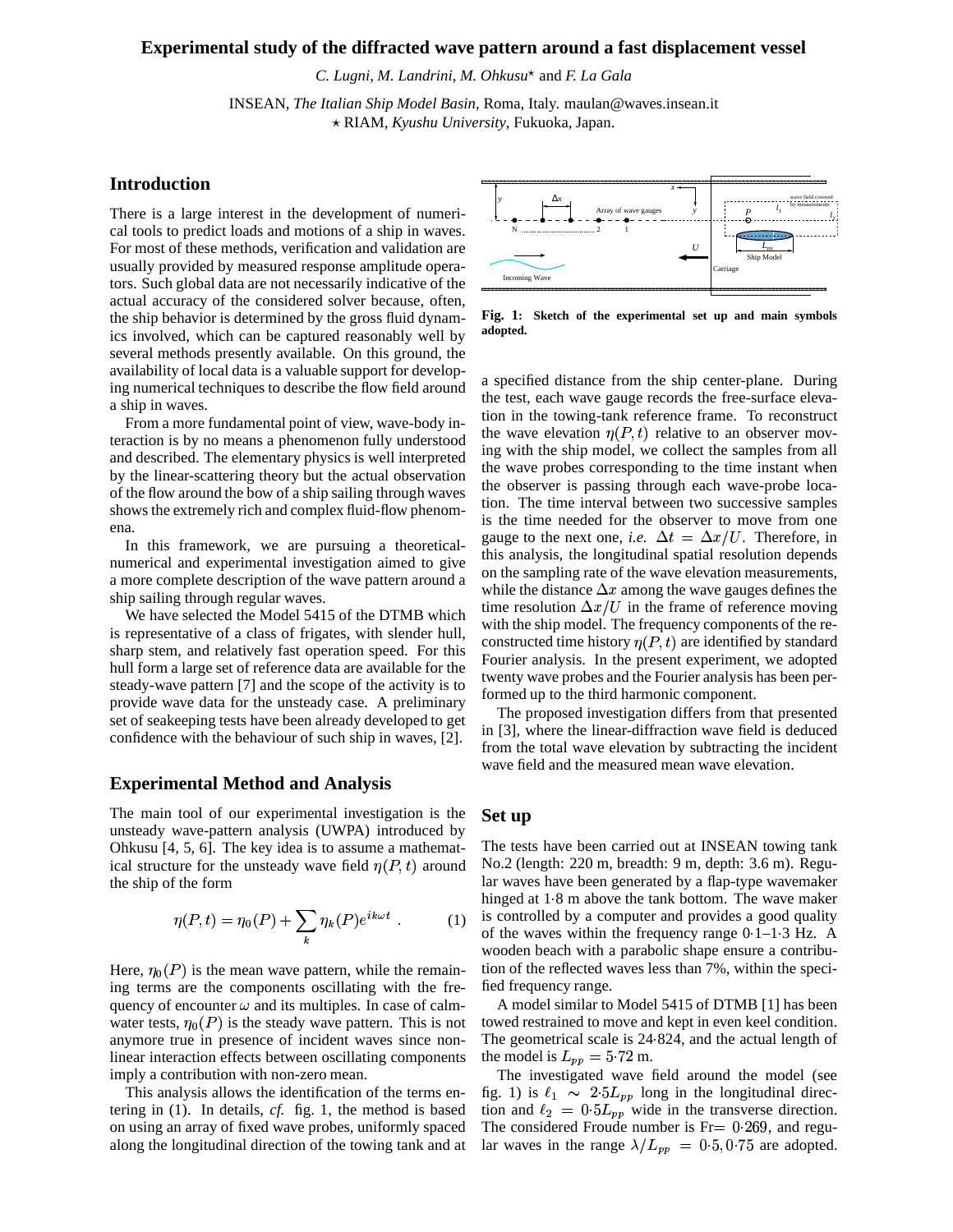Nonlinear effects are investigated by increasing the wave steepness:  $kA = 0.05, 0.1, 0.2$ . According to the selected wavelength, the transverse spacing on the free-surface grid varies in the range  $\delta / L_{pp} = 1/80 - 1/60$ .

For the measurements, home-developed capacitance wave gauges have been adopted. To reduce noise and avoid phase errors, a miniaturized driving/acquisition hardware was located on top of the wave wire and equipped with an on-board memory able to record the measured data. These have been downloaded at the end of each test. The sampling rate was 50 Hz. Twenty wave probes were fixed equally spaced along a motorized arm, which is shifted transversally after each run.

By an error-source analysis, it was found that the accuracy of the measurements is dominated by the precision of the wave probes. The latter is of order of 1 mm.

# **Numerical computations**

The experimental analysis will be complemented by numerical simulations. A frequency-domain approach has been adopted to solve for the three-dimensional diffraction problem. In the method, the problem is linearized around the double-body flow and recast into integral form by a source formulation. Flat panels, with piecewiseconstant source strength are used to discretized the boundary domain and the integral equations. An example of computations is given later in the discussion. Also an investigation by means of 2.5D (or 2D+t) theory for fast and slender ships will be performed to gain further information on the role of nonlinearities. A mixed Eulerian-Lagrangian method based on boundary integral equations will be used to solve numerically the related problem.

## **Preliminary observations**

Figures 2-4 present the analyzed results for  $\lambda/L = 0.5$ and increasing steepness,  $kA = 0.05, 0.1$  and 0.2, respectively.

In each figure, the top plot shows the mean component deduced from UWPA compared with the steady wave field obtained by testing the model in calm water. As we can see, for the smallest steepness the two wave fields are in reasonable agreement. We note that, for this model scale and the selected Froude number, wave-breaking phenomena are not visible both in calm-water tests and during tests in waves. As the wave steepness increases, the mean component obtained by UWPA diverges progressively with respect to the wave pattern in calm water. In particular, in the former the divergent bow wave is "attenuated" with respect to the calm-water case. On the contrary, the waves down the transom stern are larger, especially for  $kA = 0.2$ . Both for bow and for stern waves, the crests form a larger angle with respect to the longitudinal direction. This could be connected with periodic wave-breaking phenomena visible during the passage of the ship bow through the wave crest. The photographic sequence in Fig. 5 shows one breaking cycle for  $kA = 0.2$ .

For the considered kA, the  $\omega$ ,  $2\omega$  and  $3\omega$  components of the diffracted wave patter are shown respectively in second to fourth plots of figures 2-4. The incident wave field is not shown. The upper (lower) portion of each linecontour diagram gives the real (imaginary) part of the corresponding harmonic component.

As expected, the third harmonics are those more significantly affected by the accuracy of the measurements. In particular, for  $kA = 0.05$ , *cf.* figure 2, the presence of a definite wave pattern can hardly be detected and just a sort of "shadow" behind the hull can be seen. The signal-tonoise ratio increases as the steepness increases and clearer results, even at third order, can be seen for larger steepnesses.

For all the components, the qualitative structure of the observed wave pattern is consistent with the physical intuition: the wave crests are distributed inside a V-shaped region and curved ahead in the forward direction. Clearly, the wavelength is shorter for the higher harmonics.

For  $kA = 0.05$ , figure 6 shows the comparison between the numerical solution of the linearized diffraction problem and the present measurements. The overall pattern is in qualitative agreement. The numerically predicted peak values along the ship centerline are larger than the experimental ones, while those observed near the V-shaped domain are of the same order. This difference is visible both along and downstream the hull. We are still speculating the possible origin of this discrepancy.

As the wave steepness increases, the first Fourier component decreases relative to the higher ones. This is emphasized by the chosen scaling, where the amplitude of the *n*-component is divided by  $(kA)^n$ . With these premises, as  $kA$  increases, the amplitudes of the  $2\omega$  and  $3\omega$  components increase at the expense of the  $\omega$  component. By comparing the results for  $kA = 0.1$  and  $kA = 0.2$ , we observe that the  $2\omega$  is also decreasing as the steepness increases showing a sort of saturation effect of the lower Fourier components in favor of the higher ones as the nonlinearities of the phenomenon are larger.

A fuller discussion of the data will be given at the Workshop.

## **References**

- [1] http://www50.dt.navy.mil/5415/geom.html
- [2] A. Colagrossi, C. Lugni, M. Landrini, G. Graziani (2001) Numerical and experimental transient tests for ship seakeeping. Int. J. Polar Off. Engng.
- [3] L. Gui, J. Long, B. Metcalf, J. Shao, F. Stern (2000) Forces, moment and wave pattern for naval combatant in regular head waves.  $23^{rd}$  Symp. on Naval Hydrodynamics, Rouen (France).
- [4] M. Ohkusu, G. Wen (1996) Radiation and diffrac tion waves of a ship at forward speed.  $21^{st}$  Symp. on Naval Hydrod., Trondheim (Norway).
- [5] M. Ohkusu (1998) Validation of Theoretical Methods for Ship Motions by Means of Experiment.  $22^{nd}$ Symp. on Naval Hydrod., Washington (USA).
- [6] M. Ohkusu, M. Yasunaga (2000) Second order waves generated by ship motions.  $23^{rd}$  Symp. on Naval Hydrod., Rouen (France).
- [7] F. Stern, J. Long, R. Penna, A. Olivieri, T. Ratcliff, H. Coleman (2000) International collaboration on benchmark CFD validation data for naval surface combatant.  $23^{rd}$  Symp. on Naval Hydrodynamics, Rouen (France)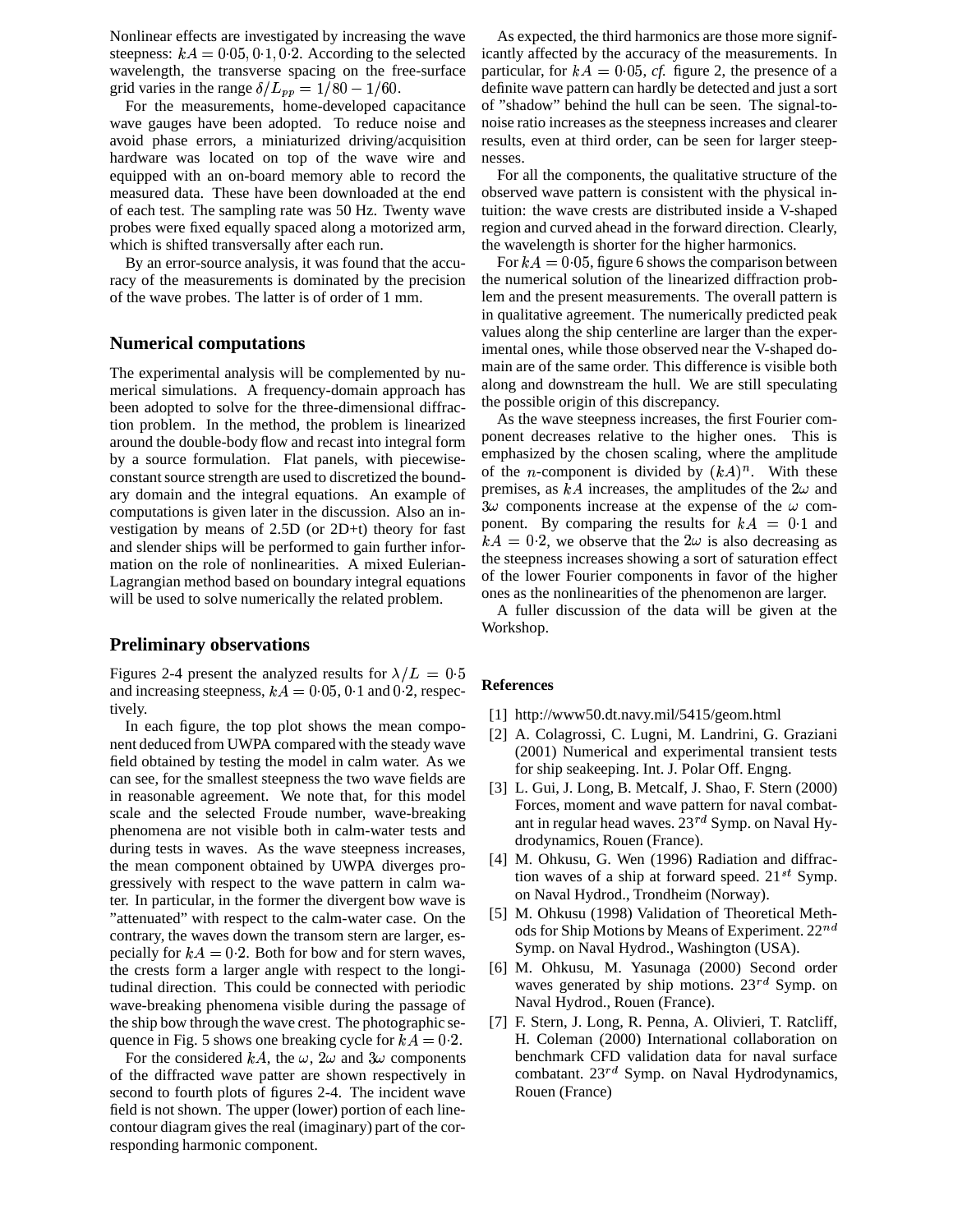



**Fig.** 2: Unsteady wave pattern for  $kA = 0.05$ ,  $\lambda/L = 0.5$ . From **top to bottom: comparison between the measured mean wave pattern and the steady component of the wave field; first Fourier component; second Fourier component; third Fourier component.**

**Fig.** 3: Unsteady wave pattern for  $kA = 0.1$ ,  $\lambda/L = 0.5$ . From top **to bottom: comparison between the measured mean wave pattern and the steady component of the wave field; first Fourier component; second Fourier component; third Fourier component.**